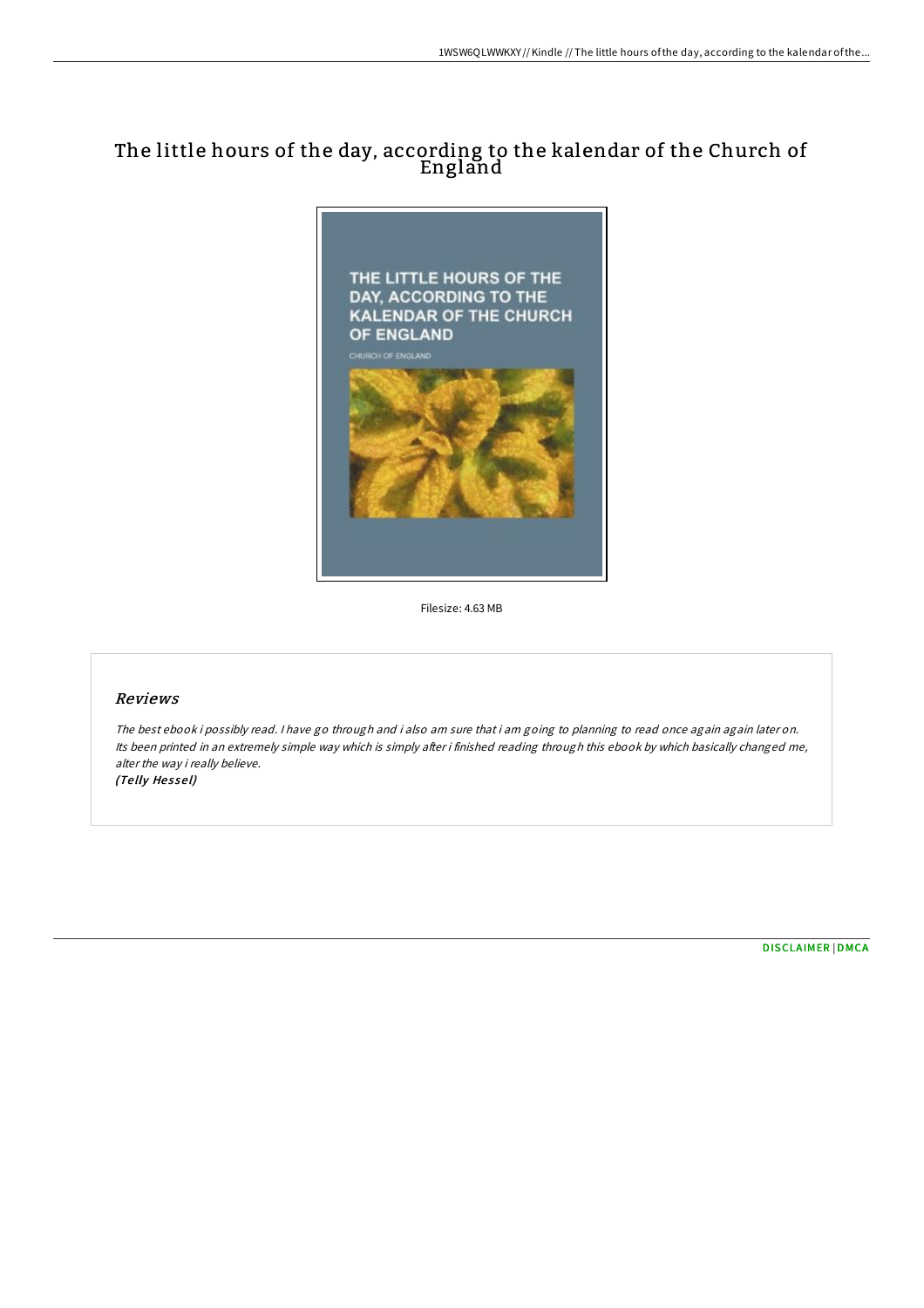### THE LITTLE HOURS OF THE DAY, ACCORDING TO THE KALENDAR OF THE CHURCH OF ENGLAND



To read The little hours of the day, according to the kalendar of the Church of England PDF, remember to click the web link under and save the ebook or have accessibility to other information which are in conjuction with THE LITTLE HOURS OF THE DAY, ACCORDING TO THE KALENDAR OF THE CHURCH OF ENGLAND book.

RareBooksClub. Paperback. Book Condition: New. This item is printed on demand. Paperback. 76 pages. Dimensions: 9.7in. x 7.4in. x 0.2in.This historic book may have numerous typos and missing text. Purchasers can download a free scanned copy of the original book (without typos) from the publisher. Not indexed. Not illustrated. 1869 Excerpt: . . . and we bless Thee, Alleluia, Alleluia. We worship. f. Because by Thy Cross Thou hast redeemed the world, Alleluia, Alleluia. Glory be. We worship. f. All the world shall worship Thee and sing of Thee, Alleluia. IZ-And praise Thy Name, O Lord, Alleluia. t jftone. Ant. By the sign of the Cross deliver us from our enemies, O our God, Alleluia. 1 This mark denotes where the break is to be made in the Short Responds on the Feast of the Exaltation of the Holy Cross, when the Alleluias are not said. XXVI. MAY. SS. auguBtfnt, ardibisbop an ffion lessor. Apostle of England-. Greater Double. The Collect. OGOD, Who didst appoint the Blessed Augustine, Thy Bishop, to be the first teacher of the English nation: grant, we beseech Thee; that as we declare his good deeds on earth, we may feel the assistance of his prayers in heaven. Through Jesus Christ our Lord. R. Amen. XXVIT. MAY. Ftnwaolt Hint, ffiit and t anS ffionfessor. Double. The Collect. f GOD, Who makest Thy Church illustrious by the learning of Blessed Bede, Thy Confessor and Doctor: mercifully grant to Thy servants; that they may be enlightened by his wisdom, and aided by his good works. Through Jesus Christ our Lord. BZ. Amen. FEASTS IN JUNE. On the first day, not otherwise hindered, shall be said the OGice of the Dead. I. JUNE. S. jSitomrte, JSlartnr. The Collect. f GOD, Who dost make us to rejoice - in the...

E Read The little hours of the day, according to the kalendar of the [Church](http://almighty24.tech/the-little-hours-of-the-day-according-to-the-kal.html) of England Online  $\overline{\mathbf{m}}$ Download PDF The little hours of the day, according to the kalendar of the [Church](http://almighty24.tech/the-little-hours-of-the-day-according-to-the-kal.html) of England